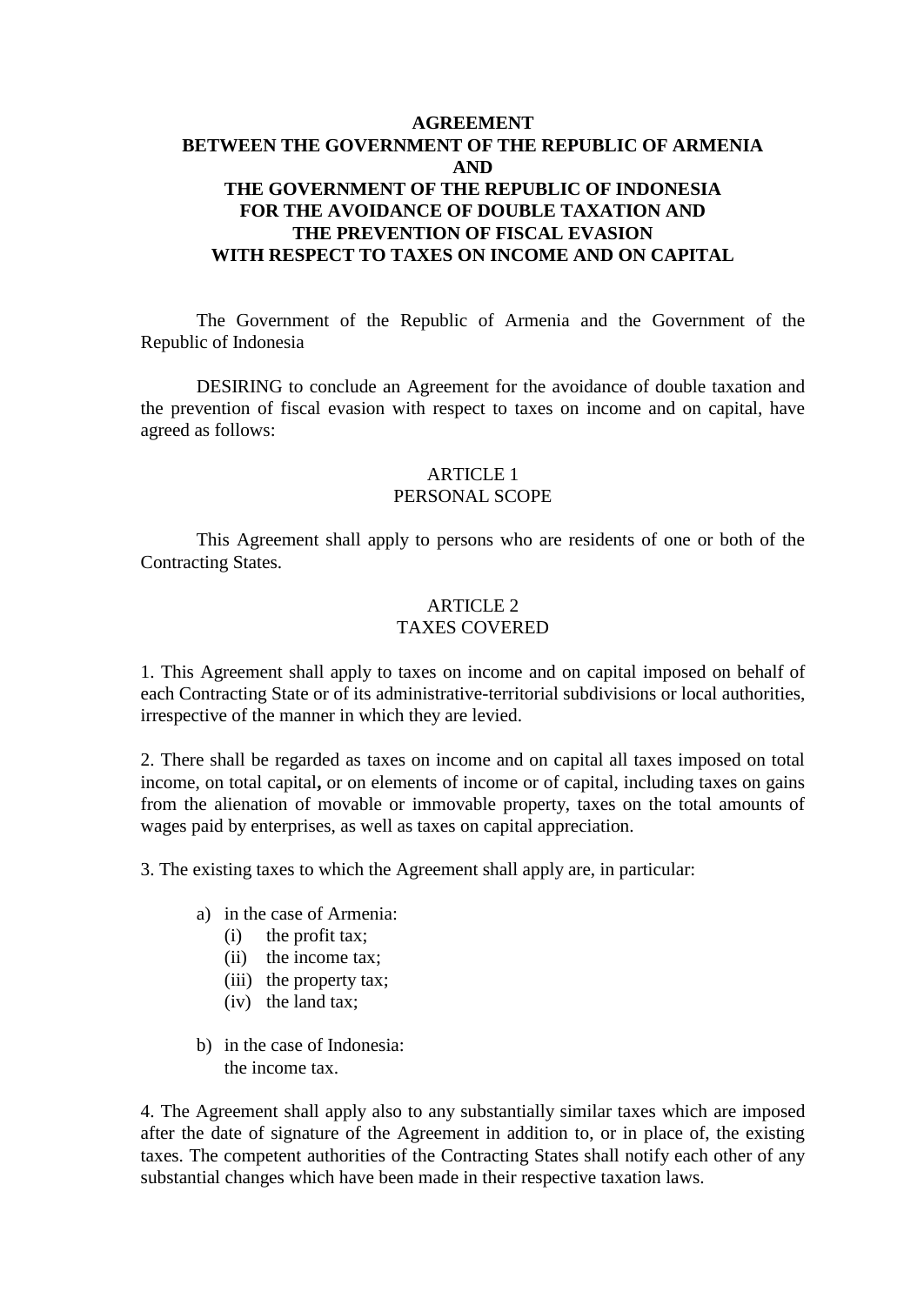### ARTICLE<sub>3</sub> GENERAL DEFINITION

- 1. For the purposes of this Agreement, unless the context otherwise requires:
	- a) the term "Contracting State" means Armenia or Indonesia as the context requires;
		- (i) the term "Armenia" means the territory of the Republic of Armenia as defined in its laws;
		- (ii) the term "Indonesia" means the territory of the Republic of Indonesia as defined in its laws;
	- b) the term "person" includes an individual, a company and any other body of persons;
	- c) the term "company" means any body corporate or any entity which is treated as a body corporate for tax purposes;
	- d) the terms "enterprise of a Contracting State" and "enterprise of the other Contracting State" mean respectively an enterprise carried on by a resident of a Contracting State and an enterprise carried on by a resident of the other Contracting State;
	- e) the term "international traffic" means any transport by a ship or aircraft, operated by an enterprise of a Contracting State, except when the ship or aircraft is operated solely between places in the other Contracting State;
	- f) the term "competent authority" means:
		- (i) in the case of Armenia the Minister of Finance and Economy and the Head of State Tax Service or their authorized representatives;
		- (ii) in the case of Indonesia the Minister of Finance or his authorized representative;
	- g) the term "national" means:
		- (i) any individual possessing the nationality of a Contracting State;
		- (ii) any legal person*,* partnership and association deriving its status as such from the laws in force in a Contracting State.

2. As regards the application of the Agreement by a Contracting State, any term not defined therein shall, unless the context otherwise requires, have the meaning which it has under the laws of that State concerning the taxes to which the Agreement applies.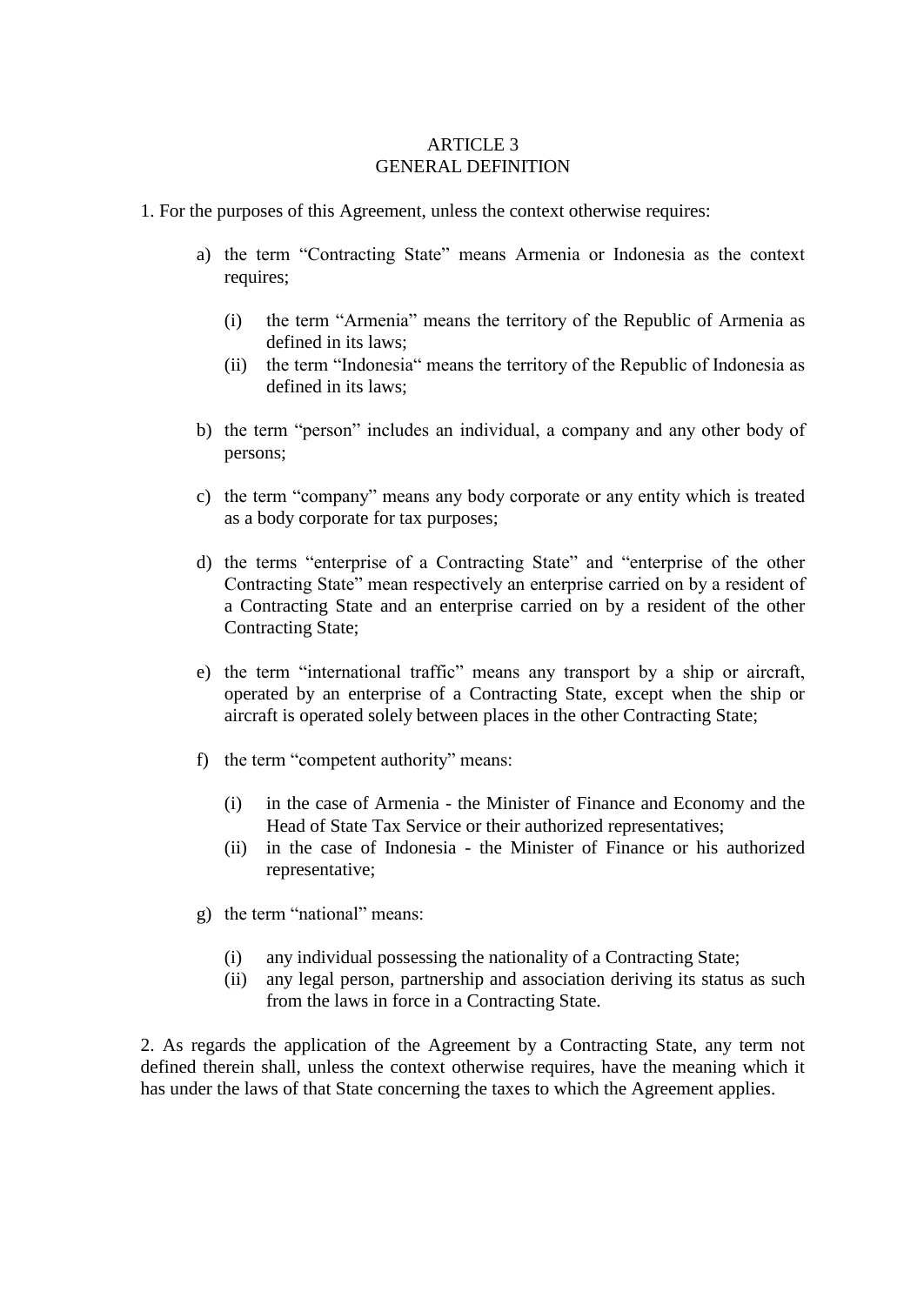# **ARTICLE 4** RESIDENT

1. For the purposes of this Agreement, the term "resident of a Contracting State" means any person who, under the laws of that State, is liable to tax therein by reason of his domicile, residence*,* place of incorporation, place of management, or any other criterion of a similar nature.

2. Where by reason of the provisions of paragraph 1 an individual is a resident of both Contracting States, then his status shall be determined as follows:

- a) he shall be deemed to be a resident of the State in which he has a permanent home available to him; if he has a permanent home available to him in both States, he shall be deemed to be a resident of the State with which his personal and economic relations are closer (centre of vital interests);
- b) if the State in which he has his centre of vital interests cannot be determined, or if he has not a permanent home available to him in either State, he shall be deemed to be a resident of the State in which he has an habitual abode;
- c) if he has an habitual abode in both States, or in neither of them, he shall be deemed to be a resident of the State of which he is a national;
- d) if he is a national of both States or of neither of them, the competent authorities of the Contracting States shall settle the question by mutual agreement.

3. Where by reason of the provisions of paragraph 1 a person other than an individual is a resident of both Contracting States, then it shall be deemed to be a resident of the State under the laws of which it derives its status as such.

# ARTICLE 5 PERMANENT ESTABLISHMENT

1. For the purposes of this Agreement, the term "permanent establishment" means a fixed place of business through which the business of an enterprise is wholly or partly carried on.

- 2. The term "permanent establishment" includes especially:
	- a) a place of management;
	- b) a branch;
	- c) an office;
	- d) a factory;
	- e) a workshop;
	- f) a warehouse or premises used as sales outlet;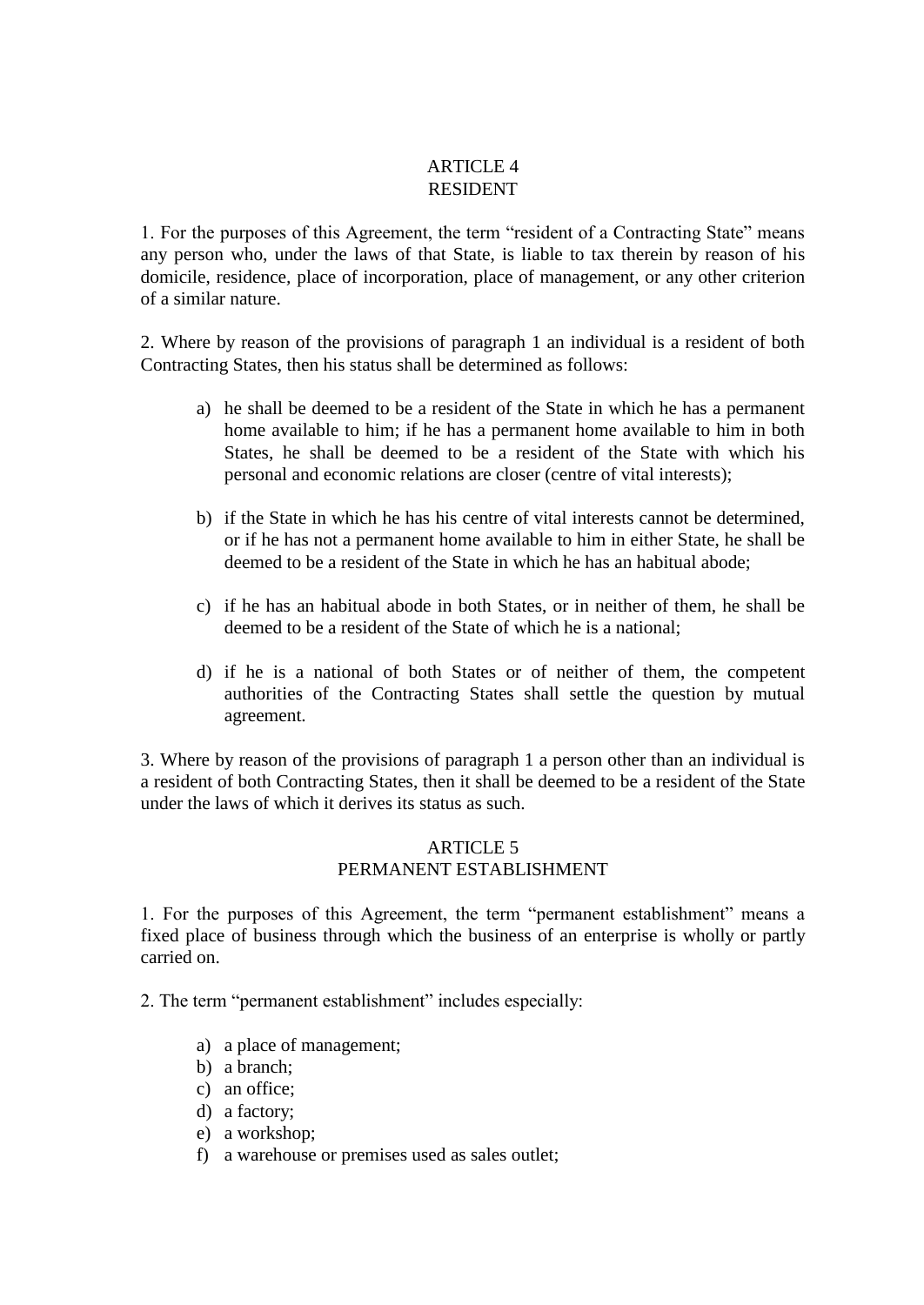- g) a mine, an oil or gas well, a quarry or any other place of exploration, exploitation or extraction of natural resources, drilling rig or working ship used for exploration or exploitation of natural resources.
- 3. The term "permanent establishment" likewise encompasses*:*
	- a) a building site, a construction, assembly, or installation project or supervisory activities in connection therewith, but only where such site, project or activities continue for a period of more than 6 months;
	- b) the furnishing of services, including consultative services, by an enterprise through employees or other personnel engaged by the enterprise for such purpose, but only where activities of that nature continue (for the same or a connected project) within the country for a period or periods aggregating more than 120 days within any twelve - month period.

4. Notwithstanding the preceding provisions of this Article, the term "permanent establishment" shall be deemed not to include:

- a) the use of facilities solely for the purpose of storage or display of goods or merchandise belonging to the enterprise;
- b) the maintenance of a stock of goods or merchandise belonging to the enterprise solely for the purpose of storage or display of goods;
- c) the maintenance of a stock of goods or merchandise belonging to the enterprise solely for the purpose of processing by another enterprise;
- d) the maintenance of a fixed place of business solely for the purpose of purchasing goods or merchandise or of collecting information, for the enterprise;
- e) the maintenance of a fixed place of business solely for the purpose of carrying on, for the enterprise, any other activity of a preparatory or auxiliary character.

5. Notwithstanding the provisions of paragraphs 1 and 2, where a person - other than an agent of an independent status to whom paragraph 7 applies - is acting in a Contracting State on behalf of an enterprise of the other Contracting State, that enterprise shall be deemed to have a permanent establishment in the first-mentioned State in respect of any activities which that person undertakes for the enterprise, if such a person:

a) has and habitually exercises in that State an authority to conclude contracts in the name of the enterprise, unless the activities of such person are limited to those mentioned in paragraph 4 which, if exercised through a fixed place of business, would not make this fixed place of business a permanent establishment under the provisions of that paragraph; or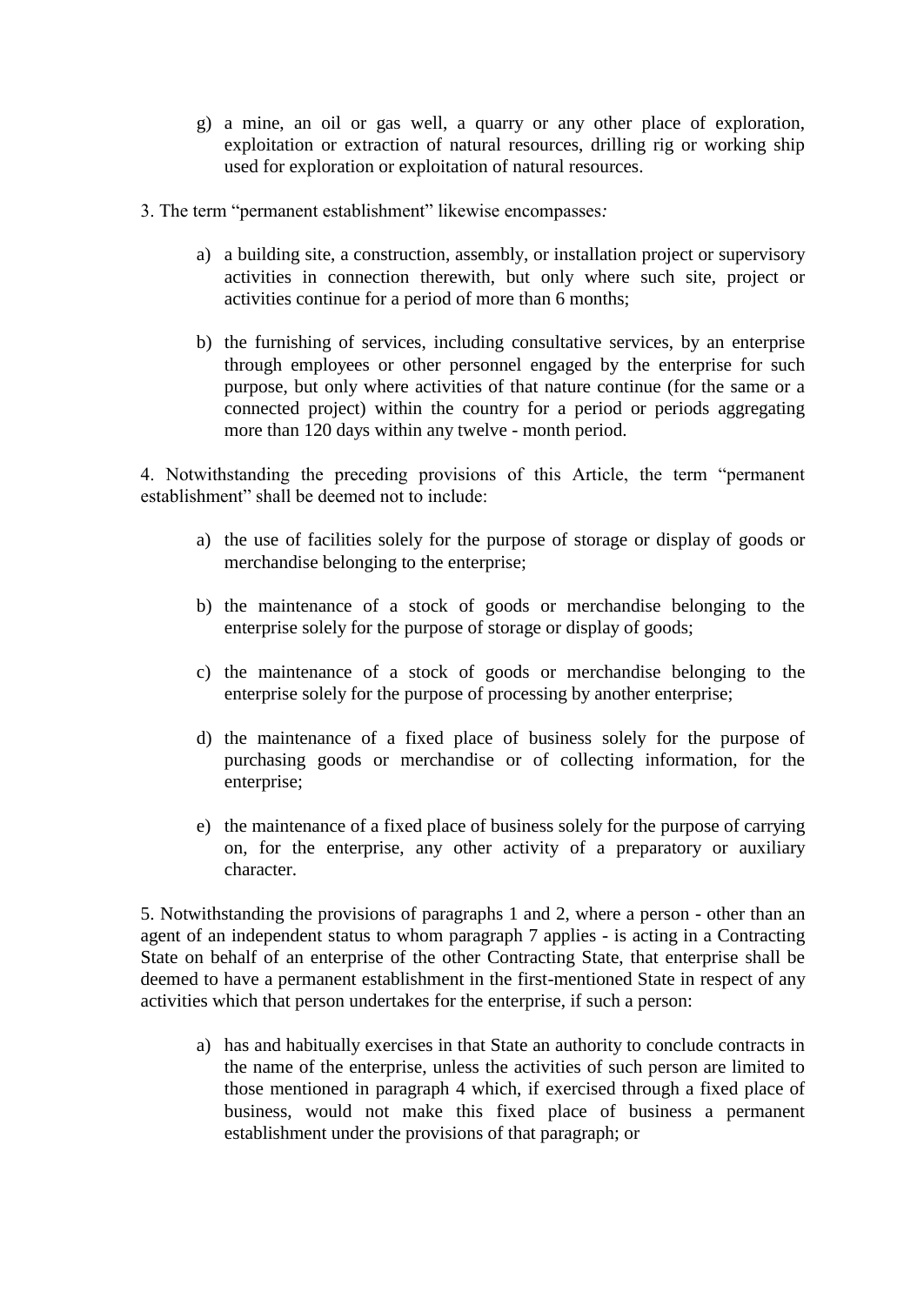- b) has no such authority, but habitually maintains in the first mentioned State a stock of goods or merchandise from which he regularly delivers goods or merchandise on behalf of the enterprise; or
- c) manufactures or processes in that State for the enterprise goods or merchandise belonging to the enterprise.

6. Notwithstanding the preceding provisions of this Article, an insurance enterprise of a Contracting State shall, except in regard to re-insurance, be deemed to have a permanent establishment in the other Contracting State if it collects premiums in the territory of that other State or insures risks situated therein through a person other than an agent of an independent status*.*

7. An enterprise of a Contracting State shall not be deemed to have a permanent establishment in the other Contracting State merely because it carries on business in that other State through a broker, general commission agent, or any other agent of an independent status, provided that such persons are acting in the ordinary course of their business. However, when the activities of such an agent are devoted wholly or almost wholly on behalf of that enterprise he will not be considered an agent of an independent status within the meaning of this paragraph.

8. The fact that a company which is a resident of a Contracting State controls or is controlled by a company which is a resident of the other Contracting State, or which carries on business in that other State (whether through a permanent establishment or otherwise), shall not of itself constitute either a company a permanent establishment of the other.

#### ARTICLE 6

# INCOME FROM IMMOVABLE PROPERTY

1. Income derived by a resident of a Contracting State from immovable property (including income from agriculture or forestry) situated in the other Contracting State may be taxed in that other State.

2. The term "immovable property" shall have the meaning which it has under the law of the Contracting State in which the property in question is situated. Ships or aircraft shall not be regarded as immovable property.

3. The provisions of paragraph 1 shall also apply to income derived from the direct use, letting, or use in any other form of immovable property.

4. The provisions of paragraphs 1 and 3 shall also apply to the income from immovable property of an enterprise and to income from immovable property used for the performance of independent personal services.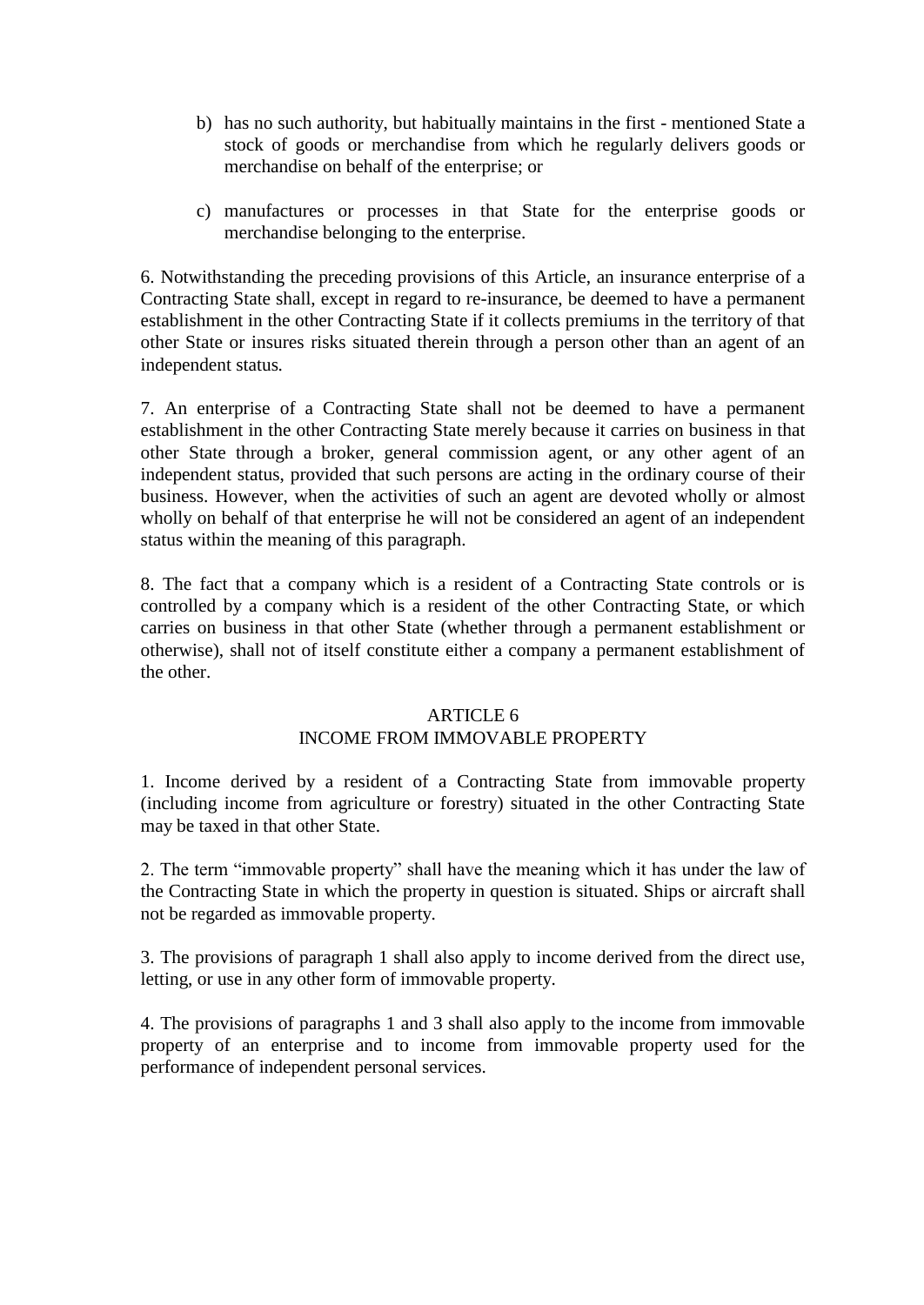# ARTICLE 7 BUSINESS PROFITS

1. The profits of an enterprise of a Contracting State shall be taxable only in that State unless the enterprise carries on business in the other Contracting State through a permanent establishment situated therein. If the enterprise carries on business as aforesaid, the profits of the enterprise may be taxed in the other State but only so much of them as is attributable to:

- a) that permanent establishment; or
- b) sales in that other State of goods or merchandise of the same or similar kind as those sold through that permanent establishment; or
- c) other business activities carried on in that other State of the same or similar kind as those effected through that permanent establishment.

2. Subject to the provisions of paragraph 3, where an enterprise of a Contracting State carries on business in the other Contracting State through a permanent establishment situated therein, there shall in each Contracting State be attributed to that permanent establishment the profits which it might be expected to make if it were a distinct and separate enterprise engaged in the same or similar activities under the same or similar conditions and dealing wholly independently with the enterprise of which it is a permanent establishment.

3. In determining the profits of a permanent establishment, there shall be allowed as deductions expenses which are incurred for the purposes of the permanent establishment, including executive and general administrative expenses so incurred, whether in the State in which the permanent establishment is situated or elsewhere.

However, no such deduction shall be allowed in respect of amounts, if any, paid (otherwise than towards reimbursement of actual expenses) by the permanent establishment to the enterprise, by way of royalties, fees or other similar payments in return for the use of patents or other rights, or by way of commission for specific services performed or for management, or, except in the case of a banking enterprise, by way of interest on moneys lent to the permanent establishment. Likewise, no account shall be taken, in determining the profits of a permanent establishment, for amounts charged (otherwise than towards reimbursement of actual expenses), by the permanent establishment to the enterprise, by way of royalties, fees or other similar payments in return for the use of patents or other rights, or by way of commission for specific services performed or for management, or, except in the case of a banking enterprise, by way of interest on moneys lent to the enterprise.

4. No profits shall be attributed to a permanent establishment by reason of the mere purchase by that permanent establishment of goods or merchandise for the enterprise.

5. For the purposes of the preceding paragraphs, the profits to be attributed to the permanent establishment shall be determined by the same method year by year unless there is good and sufficient reason to the contrary.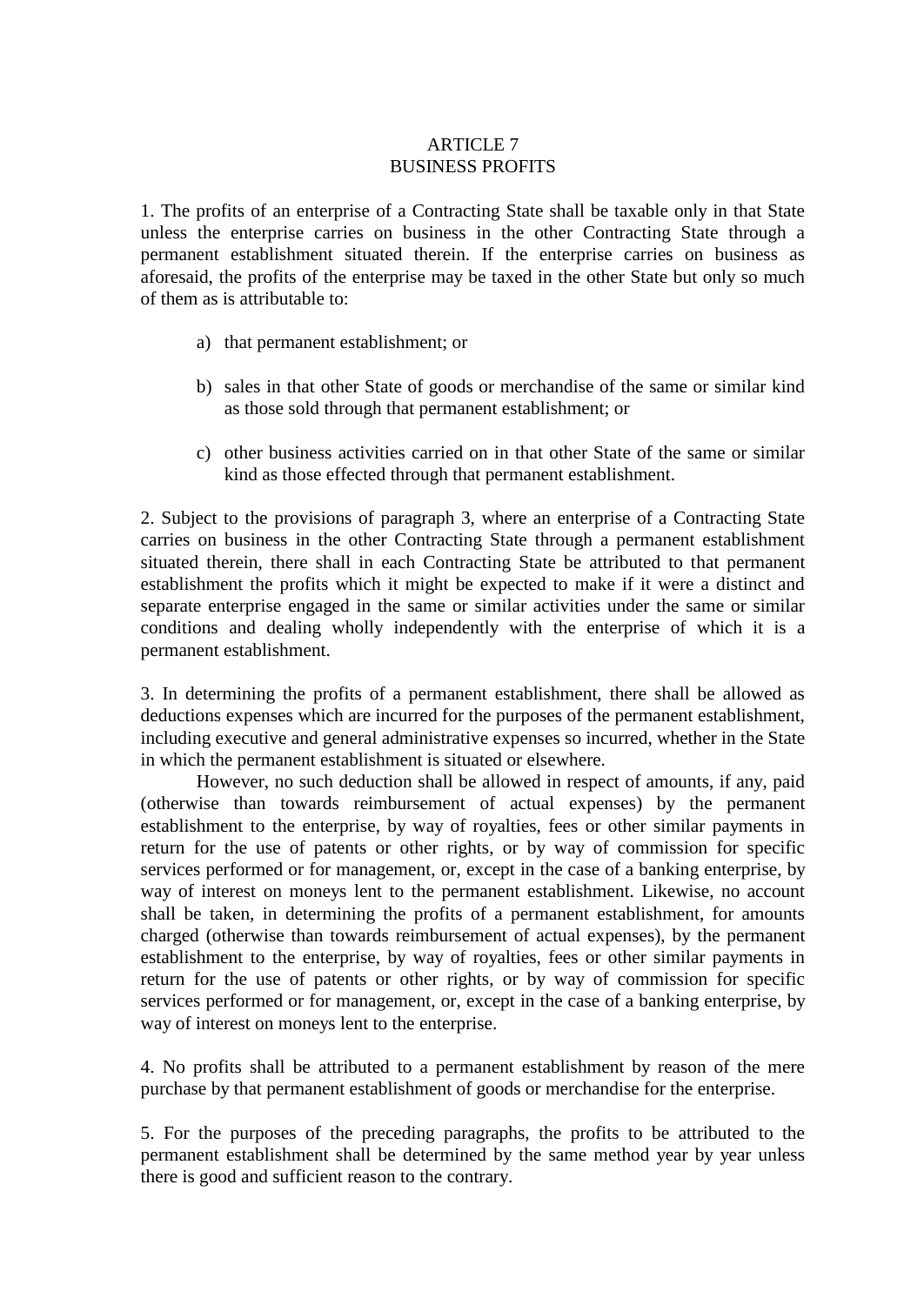6. Insofar as it has been customary in a Contracting State to determine the profits to be attributed to a permanent establishment on the basis of an apportionment of the total profits of the enterprise to its various parts, nothing in paragraph 2 shall preclude that Contracting State from determining the profits to be taxed by such an apportionment as may be customary.

7. Where profits include items of income which are dealt with separately in other Articles of this Agreement, then the provisions of those Articles shall not be affected by the provisions of this Article.

#### ARTICLE 8 SHIPPING AND AIR TRANSPORT

1. Profits from the operation of ships or aircraft in international traffic shall be taxable only in the Contracting State of which the enterprise operating the ships or aircraft is a resident.

2. Profits from the operation of ships or aircraft referred to in paragraph 1 shall also include the maintenance or use of containers (and related equipment for the transport of containers) in international traffic.

3. The provisions of paragraphs 1 and 2 shall also apply to profits from the participation in a pool, a joint business or an international operating agency.

# ARTICLE 9 ASSOCIATED ENTERPRISES

#### 1. Where

- a) an enterprise of a Contracting State participates directly or indirectly in the management, control or capital of an enterprise of the other Contracting State, or
- b) the same persons participate directly or indirectly in the management, control, or capital of an enterprise of a Contracting State and an enterprise of the other Contracting State,

and in either case conditions are made or imposed between the two enterprises in their commercial or financial relations which differ from those which would be made between independent enterprises, then any profits which would, but for those conditions, have accrued to one of the enterprises, but, by reason of those conditions, have not so accrued, may be included in the profits of that enterprise and taxed accordingly.

2. Where a Contracting State includes in the profits of an enterprise of that State - and taxes accordingly - profits on which an enterprise of the other Contracting State has been charged to tax in that other State, and the profits so included are profits which would have accrued to the enterprise of the first-mentioned State if the conditions made between the two enterprises had been those which would have been made between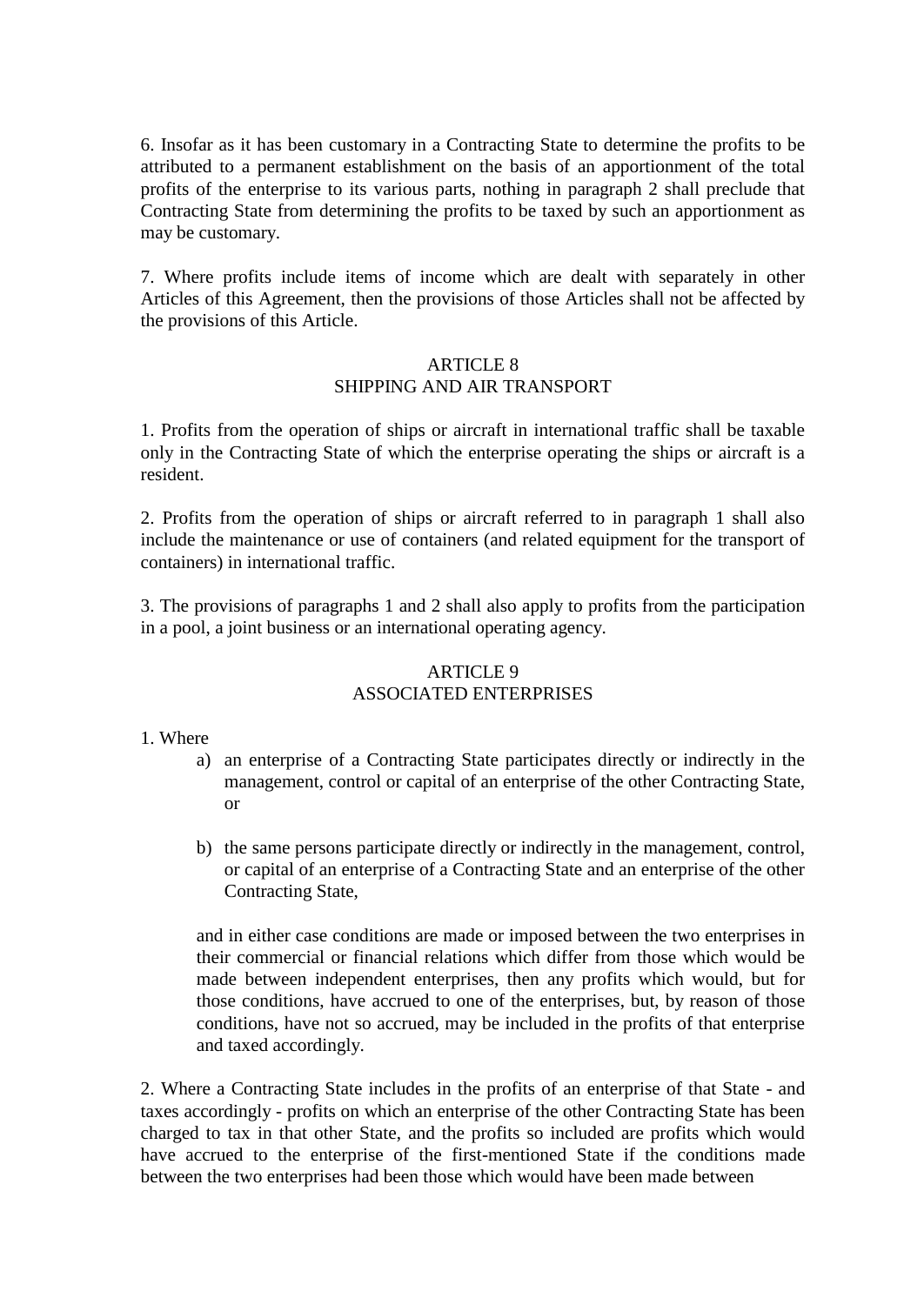independent enterprises, then that other State shall make an appropriate adjustment to the amount of the tax charged therein on those profits. In determining such adjustment, due regard shall be had to the other provisions of the Agreement and the competent authorities of the Contracting States shall*,* if necessary consult each other.

#### ARTICLE 10 DIVIDENDS

1. Dividends paid by a company which is a resident of a Contracting State to a resident of the other Contracting State may be taxed in that other State.

2. However, such dividends may also be taxed in the Contracting State of which the company paying the dividends is a resident and according to the laws of that State, but if the recipient is the beneficial owner of the dividends the tax so charged shall not exceed:

- a) 10 per cent of the gross amount of the dividends if the beneficial owner is a company which holds directly at least 25 per cent of the equity capital of the company paying the dividends;
- b) 15 per cent of the gross amount of the dividends in all other cases.

The competent authorities of the Contracting States shall by mutual agreement settle the mode of application of these limitations. This paragraph shall not affect the taxation of the company in respect of the profits out of which the dividends are paid.

3. The term "dividends" as used in this Article means income from any shares or other rights, not being debt-claims, participating in profits, as well as income from other corporate rights which is subjected to the same taxation treatment as income from shares by the laws of the State of which the company making the distribution is a resident.

4. The provisions of paragraphs 1 and 2 shall not apply if the beneficial owner of the dividends, being a resident of a Contracting State, carries on business in the other Contracting State of which the company paying the dividends is a resident, through a permanent establishment situated therein, or performs in that other State independent personal services from a fixed base situated therein, and the holding in respect of which the dividends are paid is effectively connected with such permanent establishment or fixed base.

In such case the provisions of Article 7 (Business Profits) or Article 14 (Independent Personal Services), as the case may be, shall apply.

5. Where a company which is a resident of a Contracting State derives profits or income from the other Contracting State, that other State may not impose any tax on the dividends paid by the company, except insofar as such dividends are paid to a resident of that other State or insofar as the dividends are attributable to a permanent establishment or a fixed base situated in that other State, nor subject the company's undistributed profits to a tax on the company's undistributed profits even if the dividends paid or the undistributed profits consist wholly or partly of profits or income arising in such other State.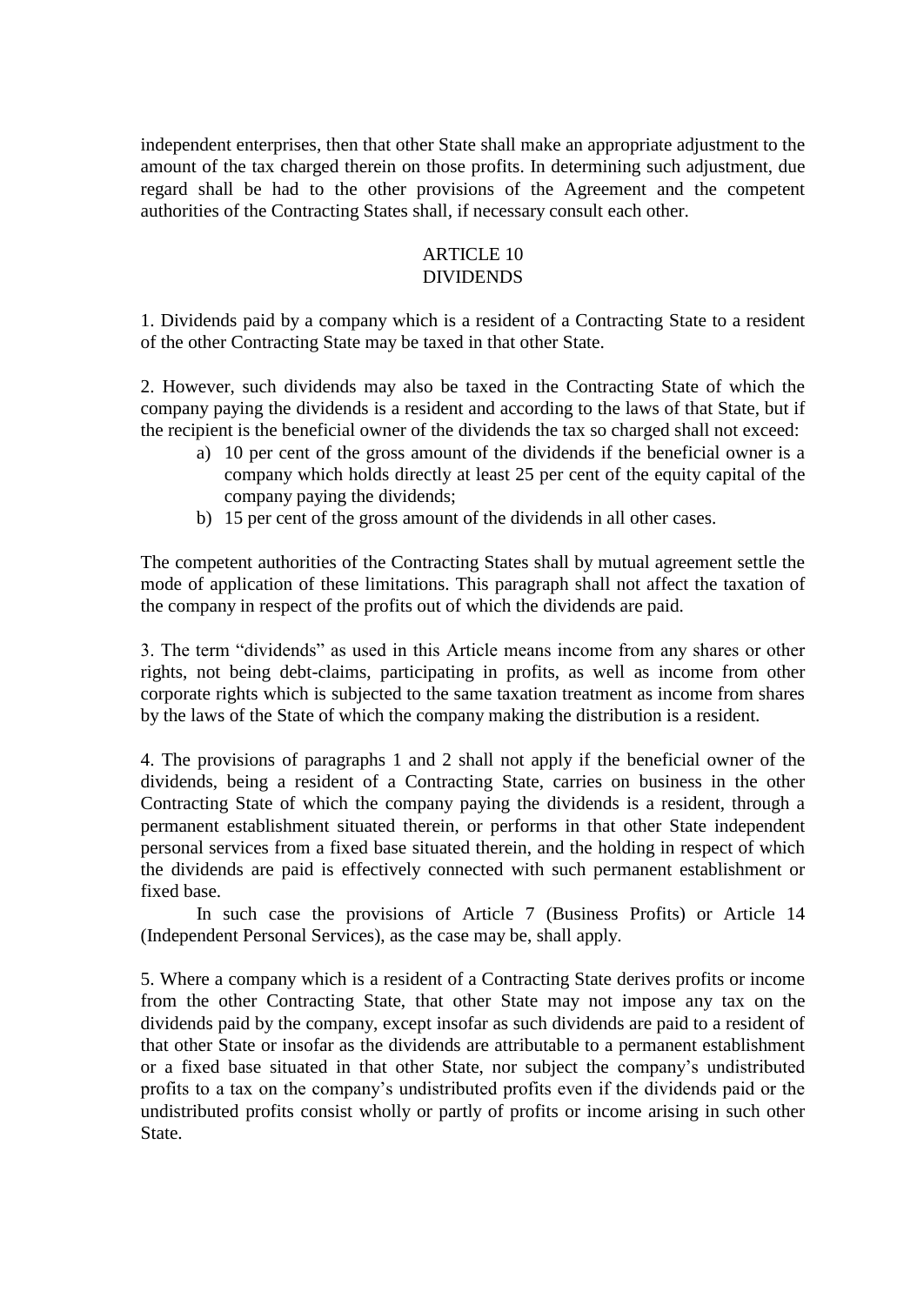# ARTICLE 11 **INTEREST**

1. Interest arising in a Contracting State and paid to a resident of the other Contracting State may be taxed in that other State.

2. However, such interest may also be taxed in the Contracting State in which it arises and according to the laws of that State, but if the recipient is the beneficial owner of the interest the tax so charged shall not exceed 10 per cent of the gross amount of the interest. The competent authorities of the Contracting States shall by mutual agreement settle the mode of application of this limitation.

3. Notwithstanding the provisions of paragraph 2, interest arising in a Contracting State and derived by the Government of the other Contracting State including local authorities thereof, an administrative-territorial subdivision, the Central Bank or any financial institution controlled by that Government, the capital of which is wholly owned by the Government of the other Contracting State, as may be agreed upon from time to time between the competent authorities of the Contracting States, shall be exempt from tax in the first-mentioned State.

4. The term "interest" as used in this Article means income from debt-claims of every kind*,* whether or not secured by mortgage, and whether or not carrying a right to participate in the debtor's profits, and in particular, income from government securities and income from bonds or debentures, including premiums or prizes attaching to such securities, bonds or debentures.

5. The provisions of paragraphs 1 and 2 shall not apply if the beneficial owner of the interest, being a resident of a Contracting State, carries on business in the other Contracting State in which the interest arises, through a permanent establishment situated therein, or performs in that other State independent personal services from a fixed base situated therein, and the debt-claim in respect of which the interest is paid is effectively connected with a) such permanent establishment or fixed base, or with b) sales or business activities referred to under c) of paragraph 1 of Article 7 (Business Profits). In such case*,* the provisions of Article 7 (Business Profits) or Article 14 (Independent Personal Services), as the case may be, shall apply.

6. Interest shall be deemed to arise in a Contracting State when the payer is that State itself, an administrative-territorial subdivision, a local authority, or a resident of that State. Where, however, the person paying the interest, whether he is a resident of a Contracting State or not, has in a Contracting State a permanent establishment or a fixed base in connection with which the indebtedness on which the interest is paid was incurred, and such interest is borne by such permanent establishment or fixed base, then such interest shall be deemed to arise in the State in which the permanent establishment or fixed base is situated.

7. Where, by reason of a special relationship between the payer and the beneficial owner or between both of them and some other person, the amount of the interest, having regard to the debt-claim for which it is paid, exceeds the amount which would have been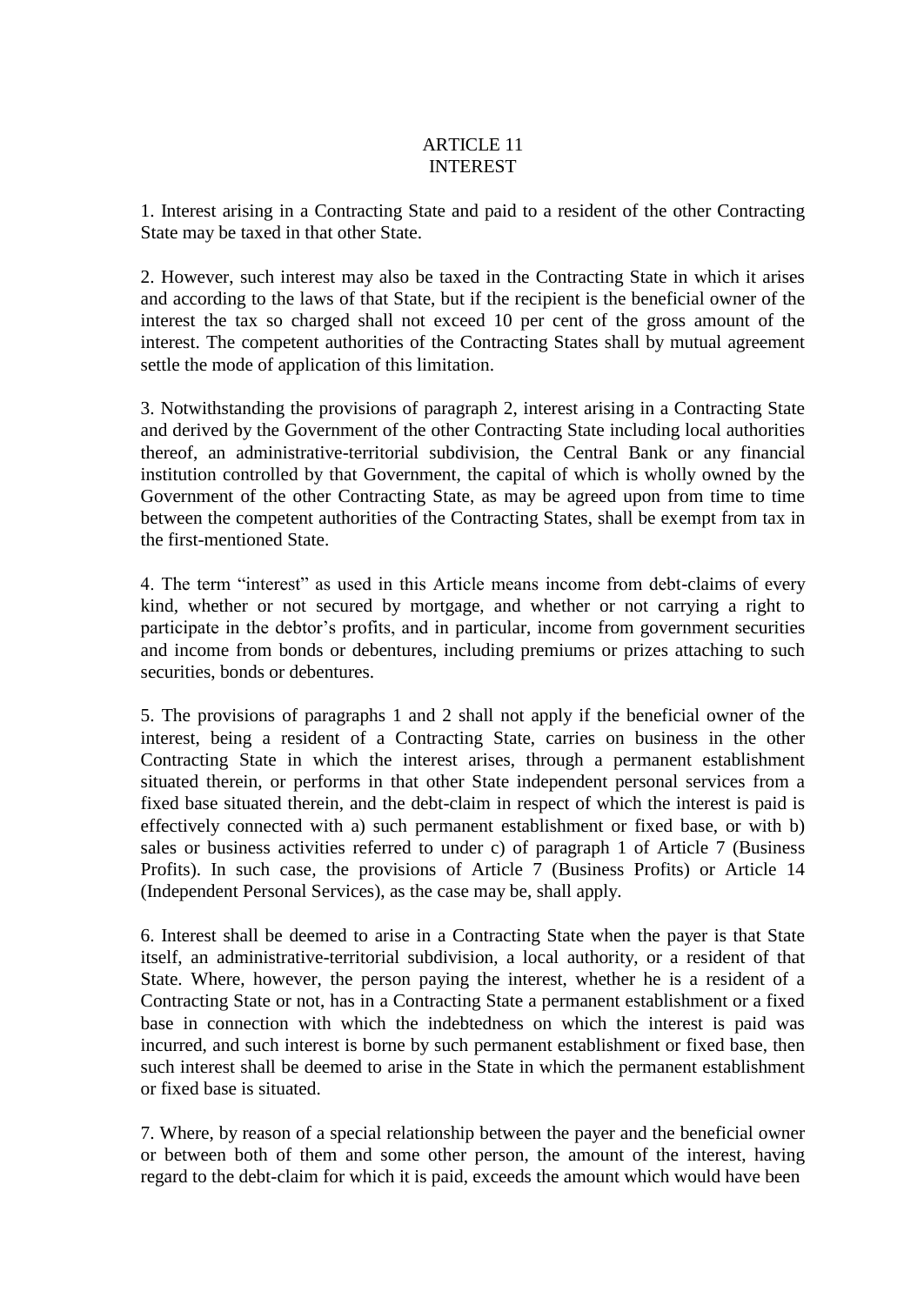agreed upon by the payer and the beneficial owner in the absence of such relationship, the provisions of this Article shall apply only to the last-mentioned amount. In such case, the excess part of the payments shall remain taxable according to the laws of each Contracting State, due regard being had to the other provisions of the Agreement.

# ARTICLE 12 ROYALTIES

1. Royalties arising in a Contracting State and paid to a resident of the other Contracting State may be taxed in that other Contracting State.

2. However, such royalties may also be taxed in the Contracting State in which they arise and according to the laws of that State but if the recipient is the beneficial owner of the royalties, the tax so charged shall not exceed 10 per cent of the gross amount of the royalties.

The competent authorities of the Contracting States shall by mutual agreement settle the mode of application of this limitation.

3. The term "royalties" as used in this Article means payments of any kind received as a consideration for the use of, or the right to use, any copyright of literary, artistic, or scientific work including cinematography films (or films or tapes used for radio or television broadcasting,) any patent, trade mark, design or model, plan, secret formula or process, or for the use of, or the right to use, industrial, commercial or scientific equipment, or for information concerning industrial, commercial or scientific experience.

4. The provisions of paragraphs 1 and 2 shall not apply if the beneficial owner of the royalties, being a resident of a Contracting State, carries on business in the other Contracting State in which the royalties arise, through a permanent establishment situated therein, or performs in that other State independent personal services from a fixed base situated therein, and the right or property in respect of which the royalties are paid is effectively connected with a) such permanent establishment or fixed base, or with b) sales or business activities referred to under c) of paragraph 1 of Article 7 (Business Profits). In such case, the provisions of Article 7 (Business Profits) or Article 14 (Independent Personal Services), as the case may be, shall apply.

5. Royalties shall be deemed to arise in a Contracting State when the payer is that State itself, an administrative - territorial subdivision, a local authority, or a resident of that State. Where, however, the person paying the royalties, whether he is a resident of a Contracting State or not, has in a Contracting State a permanent establishment or a fixed base in connection with which the liability to pay the royalties was incurred, and such royalties are borne by such permanent establishment or fixed base, then such royalties shall be deemed to arise in the State in which the permanent establishment or fixed base is situated.

6. Where, by reason of a special relationship between the payer and the beneficial owner or between both of them and some other person, the amount of the royalties, having regard to the use, right or information for which they are paid, exceeds the amount which would have been agreed upon by the payer and the beneficial owner in the absence of such relationship, the provisions of this Article shall apply only to the last-mentioned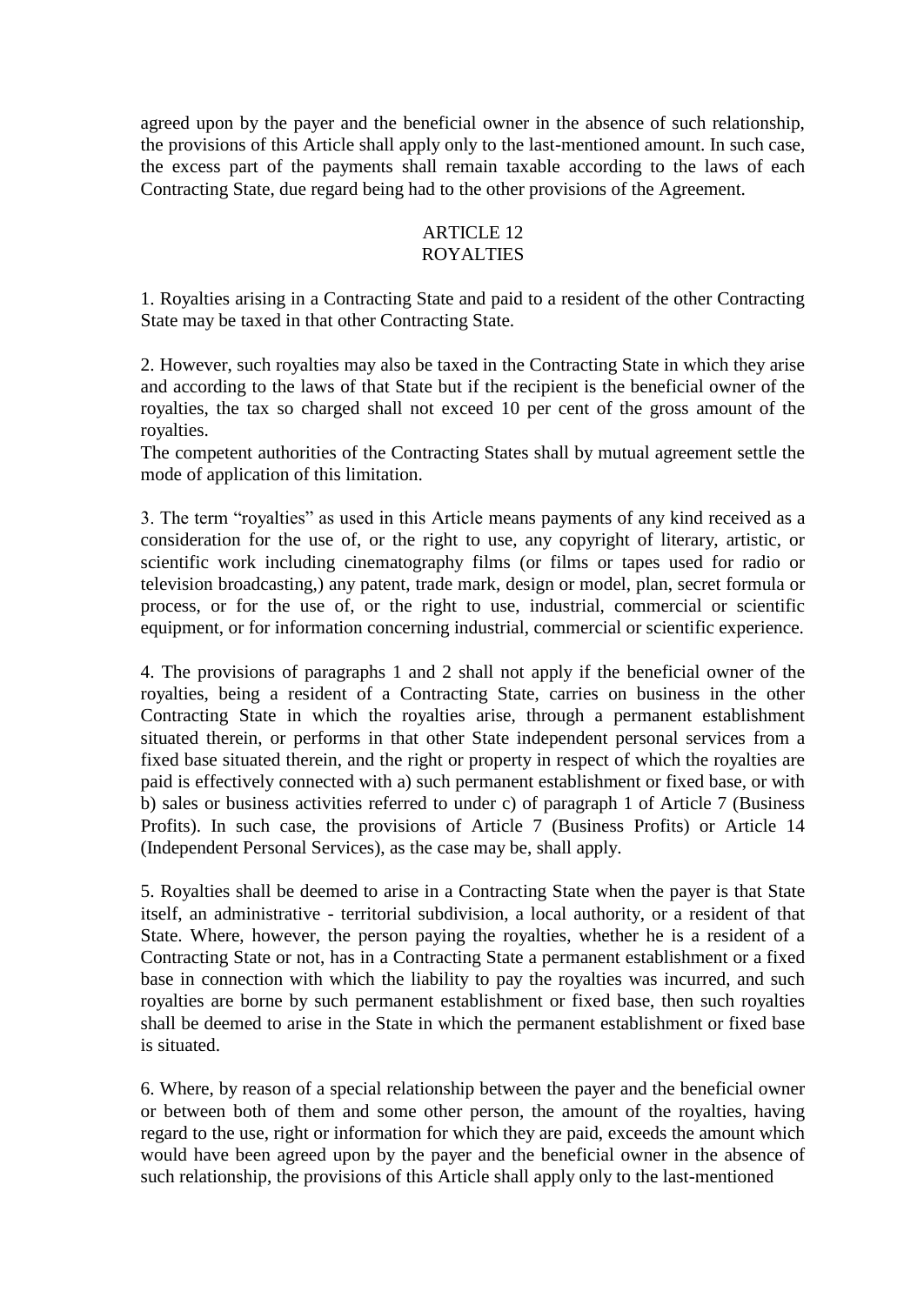amount. In such case, the excess part of the payments shall remain taxable according to the laws of each Contracting State, due regard being had to the other provisions of this Agreement.

#### ARTICLE 13 CAPITAL GAINS

1. Gains derived by a resident of a Contracting State from the alienation of immovable property referred to in Article 6 (Income from Immovable Property) and situated in the other Contracting State may be taxed in that other State.

2. Gains from the alienation of movable property forming part of the business property of a permanent establishment which an enterprise of a Contracting State has in the other Contracting State or of movable property pertaining to a fixed base available to a resident of a Contracting State in the other Contracting State for the purpose of performing independent personal services, including such gains from the alienation of such a permanent establishment (alone or with the whole enterprise) or of such fixed base, may be taxed in that other State.

3. Gains derived by an enterprise of a Contracting State from the alienation of ships or aircraft operated in international traffic or movable property pertaining to the operation of such ships or aircraft shall be taxable only in that State.

4. Gains from the alienation of any property other than that referred to in the preceding paragraphs, shall be taxable only in the Contracting State of which the alienator is a resident.

# ARTICLE 14 INDEPENDENT PERSONAL SERVICES

1. Income derived by a resident of a Contracting State in respect of professional services or other activities of an independent character shall be taxable only in that State unless he has a fixed base regularly available to him in the other Contracting State for the purpose of performing his activities or he is present in that other State for a period or periods exceeding in the aggregate 120 days within any twelve month period. If he has such a fixed base or remains in that other State for the aforesaid period or periods the income may be taxed in that other State, but only so much of it as is attributable to that fixed base or is derived in that other State during the aforesaid period or periods.

2. The term "professional services" includes especially independent scientific, literary, artistic, educational or teaching activities as well as the independent activities of physicians, engineers, lawyers, dentists, architects and accountants.

#### ARTICLE 15 DEPENDENT PERSONAL SERVICES

1. Subject to the provisions of Articles 16 (Directors Fees), 18 (Pensions), 19 (Government Services) and 20 (Teachers and Researchers), salaries, wages and other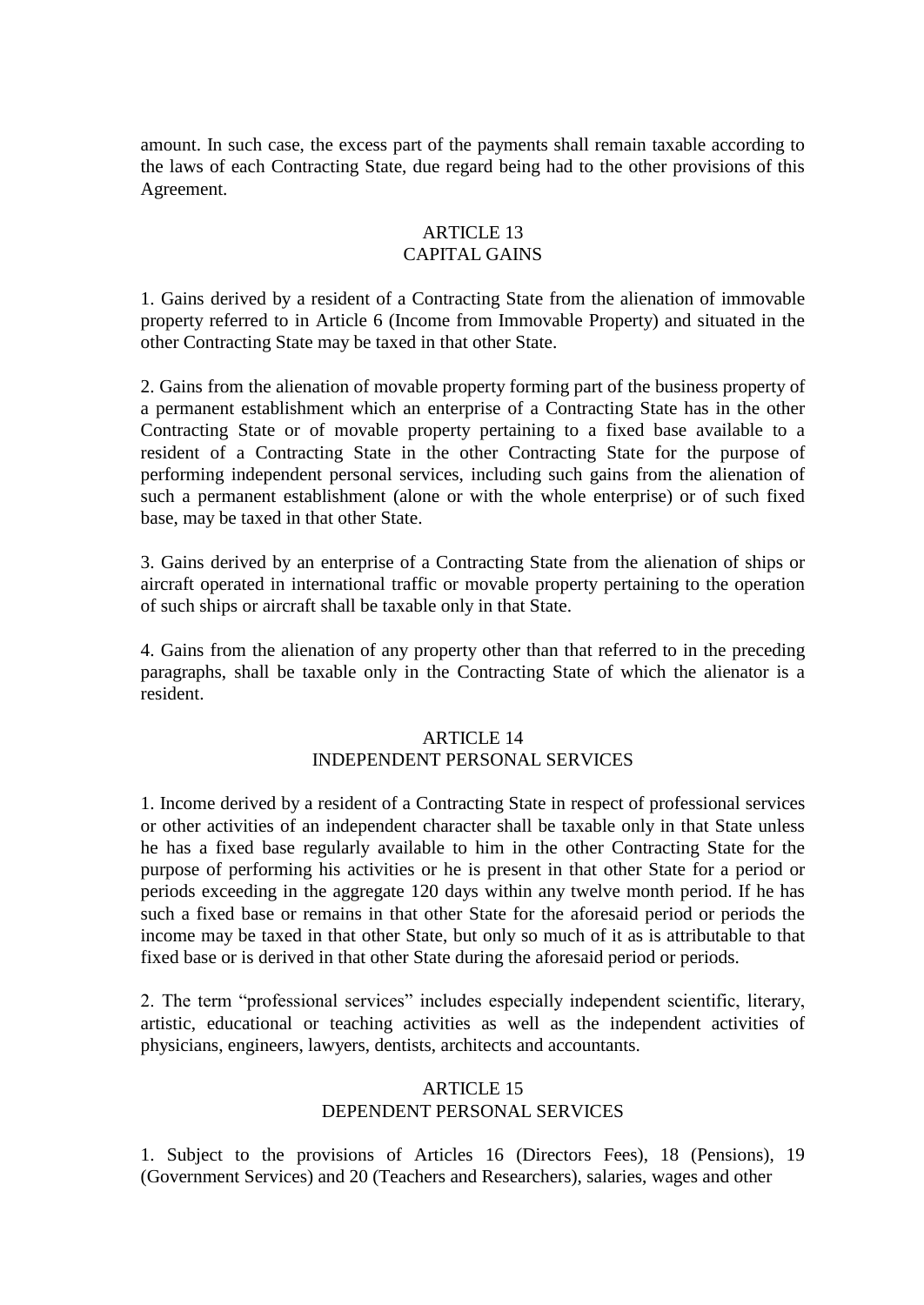similar remuneration derived by a resident of a Contracting State in respect of an employment shall be taxable only in that State unless the employment is exercised in the other Contracting State. If the employment is so exercised, such remuneration as is derived therefrom may be taxed in that other State.

2. Notwithstanding the provisions of paragraph 1, remuneration derived by a resident of a Contracting State in respect of an employment exercised in the other Contracting State shall be taxable only in the first-mentioned State if:

- a) the recipient is present in that other State for a period or periods not exceeding in the aggregate 183 days in the calendar year concerned; and
- b) the remuneration is paid by, or on behalf of, an employer who is not a resident of that other State; and
- c) the remuneration is not borne by a permanent establishment or a fixed base which the employer has in the other State.

3. Notwithstanding the preceding provisions of this Article, remuneration derived in respect of an employment exercised aboard a ship or aircraft operated in international traffic by an enterprise of a Contracting State shall be taxable only in that State.

#### ARTICLE 16 DIRECTORS' FEES

Directors' fees and other similar payments derived by a resident of a Contracting State in his capacity as a member of the board of directors or any other similar organ of a company which is a resident of the other Contracting State may be taxed in that other State.

# ARTICLE 17 ENTERTAINERS AND SPORTSMEN

1. Notwithstanding the provisions of Articles 14 (Independent Personal Services) and 15 (Dependent Personal Services), income derived by a resident of a Contracting State as an entertainer, such as a theater, motion picture, radio or television artiste, or a musician, or as a sportsman, from his personal activities as such exercised in the other Contracting State, may be taxed in that other State.

2. Where income in respect of personal activities exercised by an entertainer or a sportsman in his capacity as such accrues not to the entertainer or sportsman himself but to another person, that income may, notwithstanding the provisions of Article 14 (Independent Personal Services) and 15 (Dependent Personal Services), be taxed in the Contracting State in which the activities of the entertainer or sportsman are exercised.

3. Notwithstanding the provisions of paragraphs 1 and 2, the income derived from the activities referred to in paragraph 1 performed under a cultural agreement or arrangement between the Contracting States shall be exempt from tax in the Contracting State in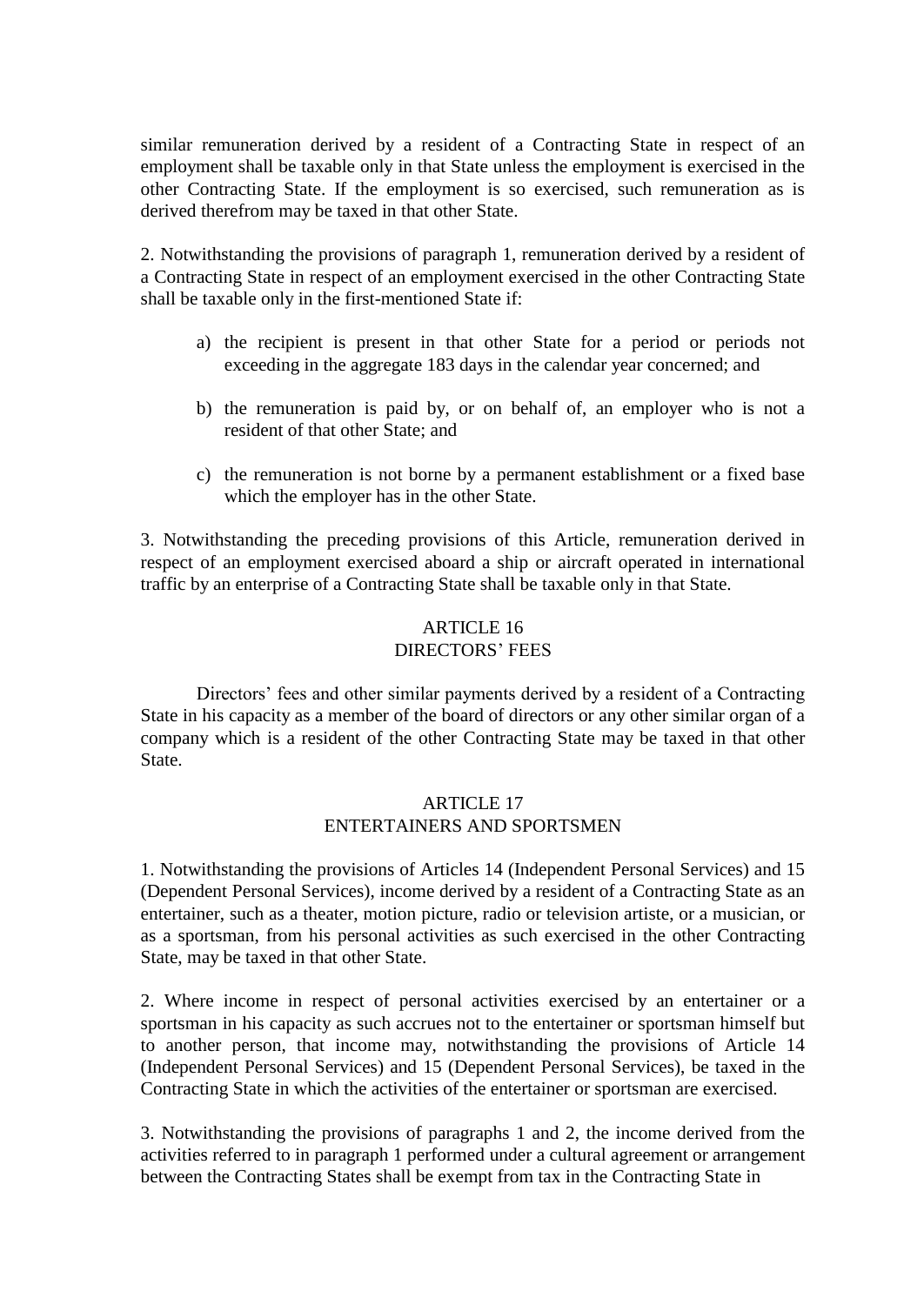which the activities are exercised if the visit to that State is wholly or substantially supported by funds of one or both of the Contracting State, or of its administrativeterritorial subdivisions, or local authority or public institution thereof.

#### ARTICLE 18 **PENSIONS**

Subject to the provisions of paragraphs 2 of Article 19 (Government Services), any Pensions and other similar remuneration paid to a resident of a Contracting State from a source in the other Contracting State in consideration of past employment or services in that other Contracting State and any annuity paid to such a resident from such a source may be taxed in that other State.

#### ARTICLE 19 GOVERNMENT SERVICES

- 1. a) Remuneration, other than a pension, paid by, or out of public funds of, a Contracting State, or an administrative-territorial subdivision or a local authority thereof to an individual in respect of services rendered to that State or subdivision or authority shall be taxable only in that State.
	- b) However, such remuneration shall be taxable only in the other Contracting State if the services are rendered in that other State and the individual is a resident of that State who:
		- (i) is a national of that State; or
		- (ii) did not become a resident of that State solely for the purpose of rendering the services.

2. The provisions of Articles 15 (Dependent Personal Services)*,* and 16 (Directors Fees)*,* shall apply to remuneration and pensions in respect of services rendered in connection with a business carried on by a Contracting State or an administrative-territorial subdivision or a local authority thereof.

- 3*.* a) Any pensions paid by, or out of funds created by, a Contracting State, or of its administrative-territorial subdivisions, or a local authority thereof to an individual in respect of services rendered to that State, or subdivision, or authority shall be taxable only in that State.
	- b) However, such pension shall be taxable only in the other Contracting State if the individual is a resident of, and a national of, that other State.

#### ARTICLE 20 TEACHERS AND RESEARCHERS

1. An individual who is or was immediately before visiting a Contracting State a resident of the other Contracting State and who, at the invitation of the Government of the firstmentioned Contracting State or of a University, college, school, museum or other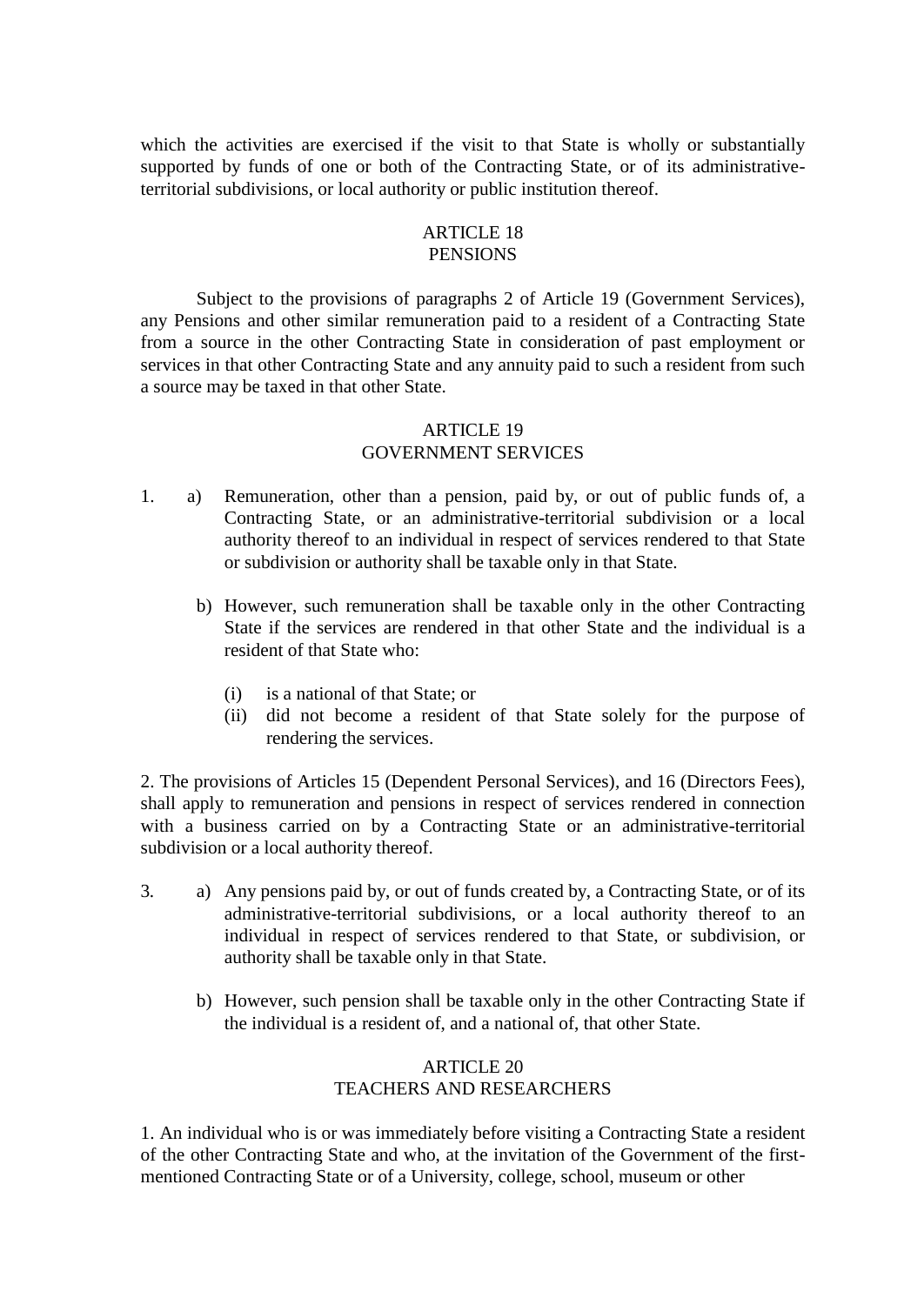cultural institution in that first-mentioned Contracting State or under an official programme of cultural exchange, is present in that Contracting State for a period not exceeding two consecutive years solely for the purpose of teaching, giving lectures or carrying out research at such institution shall be exempt from tax in that Contracting State on his remuneration for such activity.

2. This Article shall not apply to income from research if such research is undertaken not in the public interest but primarily for the private benefit of a specific person or persons.

#### ARTICLE 21 STUDENTS AND TRAINEES

1. Payments which a student or business trainee who is or was immediately before visiting a Contracting State a resident of the other Contracting State and who is present in the first mentioned Contracting State solely for the purpose of his education or training receives for the purpose of his maintenance, education or training shall not be taxed in that Contracting State, provided that such payments arise from sources outside that Contracting State.

2. In respect of grants, scholarships and remuneration from employment not covered by paragraph 1, a student or business trainee described in paragraph 1 shall, in addition, be entitled during such education or training to the same exemption, reliefs or reductions in respect of taxes available to residents of the Contracting State which he is visiting.

#### ARTICLE 22 OTHER INCOME

1. Items of income of a resident of a Contracting State, wherever arising, not dealt with foregoing Articles of this Agreement shall be taxable only in that State.

2. The provisions of paragraph 1 shall not apply to income, other than income from immovable property as defined in paragraph 2 of Article 6 (Income from Immovable Property), if the recipient of such income, being a resident of a Contracting State, carries on business in the other Contracting State through a permanent establishment situated therein, or performs in that other State independent personal services from a fixed base situated therein, and the right or property in respect of which the income is paid is effectively connected with such permanent establishment or fixed base. In such case the provisions of Article 7 (Business Profits) or Article 14 (Independent Personal Services), as the case may be, shall apply.

3. Notwithstanding the provisions of paragraphs 1 and 2, items of income of a resident of a Contracting State not dealt with in the foregoing Articles of this Agreement and arising in the other Contracting State may also be taxed in that other State.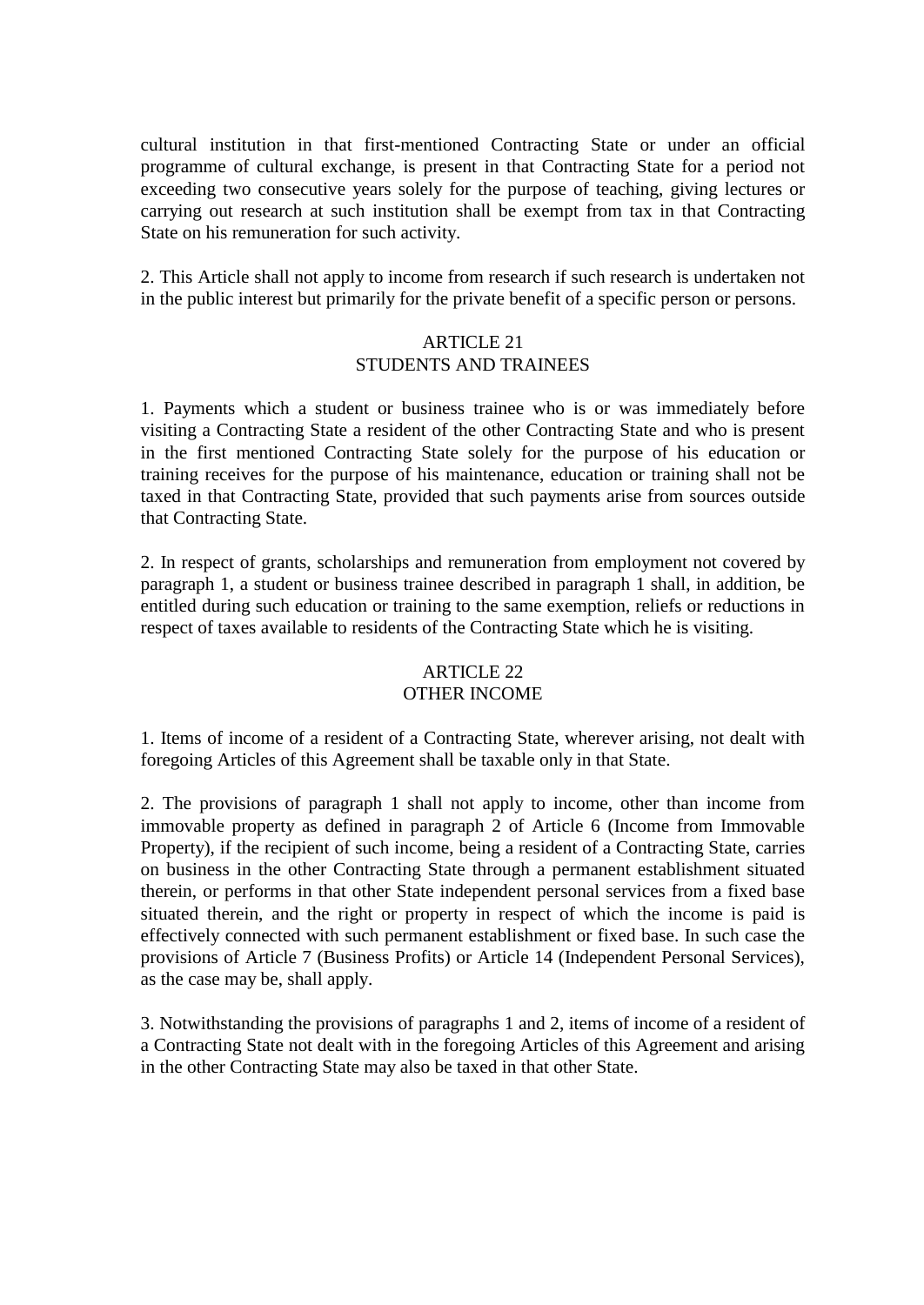# ARTICLE 23 CAPITAL

1. Capital represented by immovable property referred to in Article 6 (Income from Immovable Property), owned by a resident of a Contracting State and situated in the other Contracting State, may be taxed in that other State.

2. Capital represented by movable property forming part of the business property of a permanent establishment which an enterprise of a Contracting State has in the other Contracting State or by movable property pertaining to a fixed base available to a resident of a Contracting State in the other Contracting State for the purpose of performing independent personal services, may be taxed in that other State.

3. Capital represented by ships or aircraft operated in international traffic, and by movable property pertaining to the operation of such ships, boats or aircraft, road or railway vehicles, owned by a resident of a Contracting State, shall be taxable only in that State.

4. Capital represented by shares or other corporate rights in a company the assets of which consist mainly of immovable property situated in a Contracting State may be taxed in that State.

5. All other elements of capital of a resident of a Contracting State shall be taxable only in that State.

# ARTICLE 24 ELIMINATION OF DOUBLE TAXATION

1. Where a resident of a Contracting States derives income or owns capital which, in accordance with the provisions of this Agreement, may be taxed in the other Contracting States, the first-mentioned State shall allow:

- a) as a deduction from the tax on the income of that resident, an amount equal to the income tax paid in that other State;
- b) as a deduction from the tax on the capital of that resident, an amount equal to the capital tax paid in that other State.

Such deduction in either case shall not, however, exceed that part of the income tax or capital tax, as computed before the deduction is given, which is attributable, as the case may be, to the income or the capital which may be taxed in that other State.

2. For the purposes of paragraph 1 of this Article, the term "tax paid in that other State" shall be deemed to include the amount of tax which would have been paid in that other State if it had not been exempted or reduced in accordance with the legislation of that other State.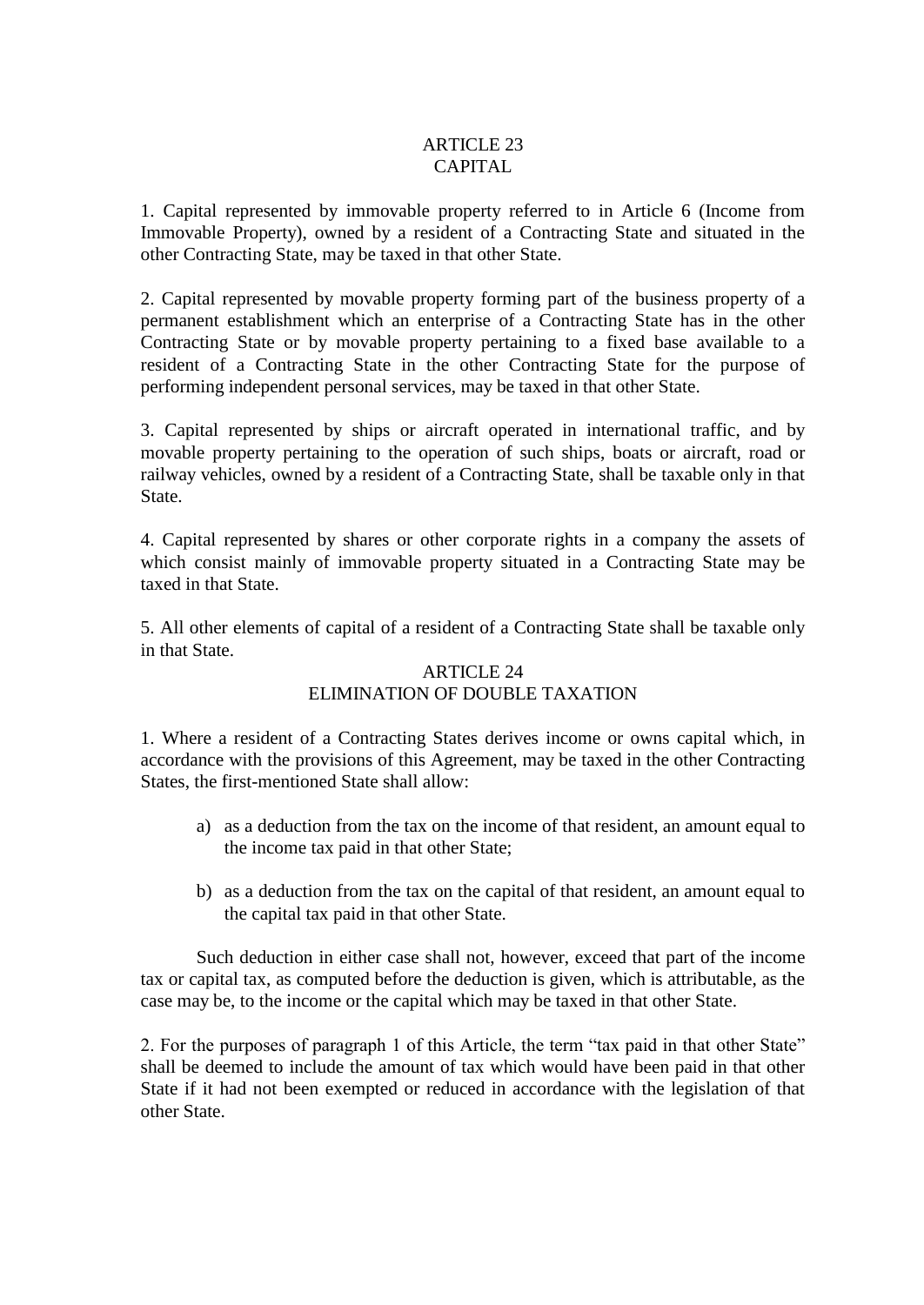#### ARTICLE 25 NON-DISCRIMINATION

1. Nationals of a Contracting State shall not be subjected in the other Contracting State to any taxation or any requirement connected therewith, which is other or more burdensome than the taxation and connected requirements to which nationals of that other State in the same circumstances are or may be subjected. This provision shall, notwithstanding the provisions of Article 1 (Personal Scope), also apply to persons who are not residents of one or both of the Contracting States.

2. Stateless persons who are residents of a Contracting State shall not be subjected in either Contracting State to any taxation or any requirement connected therewith, which is other or more burdensome than the taxation and connected requirements to which nationals of the State concerned in the same circumstances are or may be subjected.

3. The taxation on a permanent establishment which an enterprise of a Contracting State has in the other Contracting State shall not be less favorably levied in that other State than the taxation levied on enterprises of that other State carrying on the same activities. This provision shall not be construed as obliging a Contracting State to grant to residents of the other Contracting State any personal allowances, reliefs and reductions for taxation purposes on account of civil status or family responsibilities which it grants to its own residents.

4. Except where the provisions of paragraph 1 of Article 9 (Associated Enterprises), paragraph 6 of Article 11 (Interest), or paragraph 6 of Article 12 (Royalties) apply, interest, royalties and other disbursements paid by an enterprise of a Contracting State to a resident of the other Contracting State shall, for the purpose of determining the taxable profits of such enterprise, be deductible under the same conditions as if they had been paid to a resident of the first-mentioned State. Similarly, any debts of an enterprise of a Contracting State to a resident of the other Contracting State shall, for the purpose of determining the taxable capital of such enterprise, be deductible under the same conditions as if they had been contracted to a resident of the first-mentioned State.

5. Enterprises of a Contracting State, the capital of which is wholly or partly owned or controlled, directly or indirectly, by one or more residents of the other Contracting State, shall not be subjected in the first-mentioned State to any taxation or any requirement connected therewith which is other or more burdensome than the taxation and connected requirements to which other similar enterprises of the first-mentioned State are or may be subjected.

6. The provisions of this Article shall apply only to taxes which are covered by this Agreement.

# ARTICLE 26 MUTUAL AGREEMENT PROCEDURE

1. Where a person considers that the actions of one or both of the Contracting States result or will result for him in taxation not in accordance with the provisions of this Agreement, he may, irrespective of the remedies provided by the domestic law of those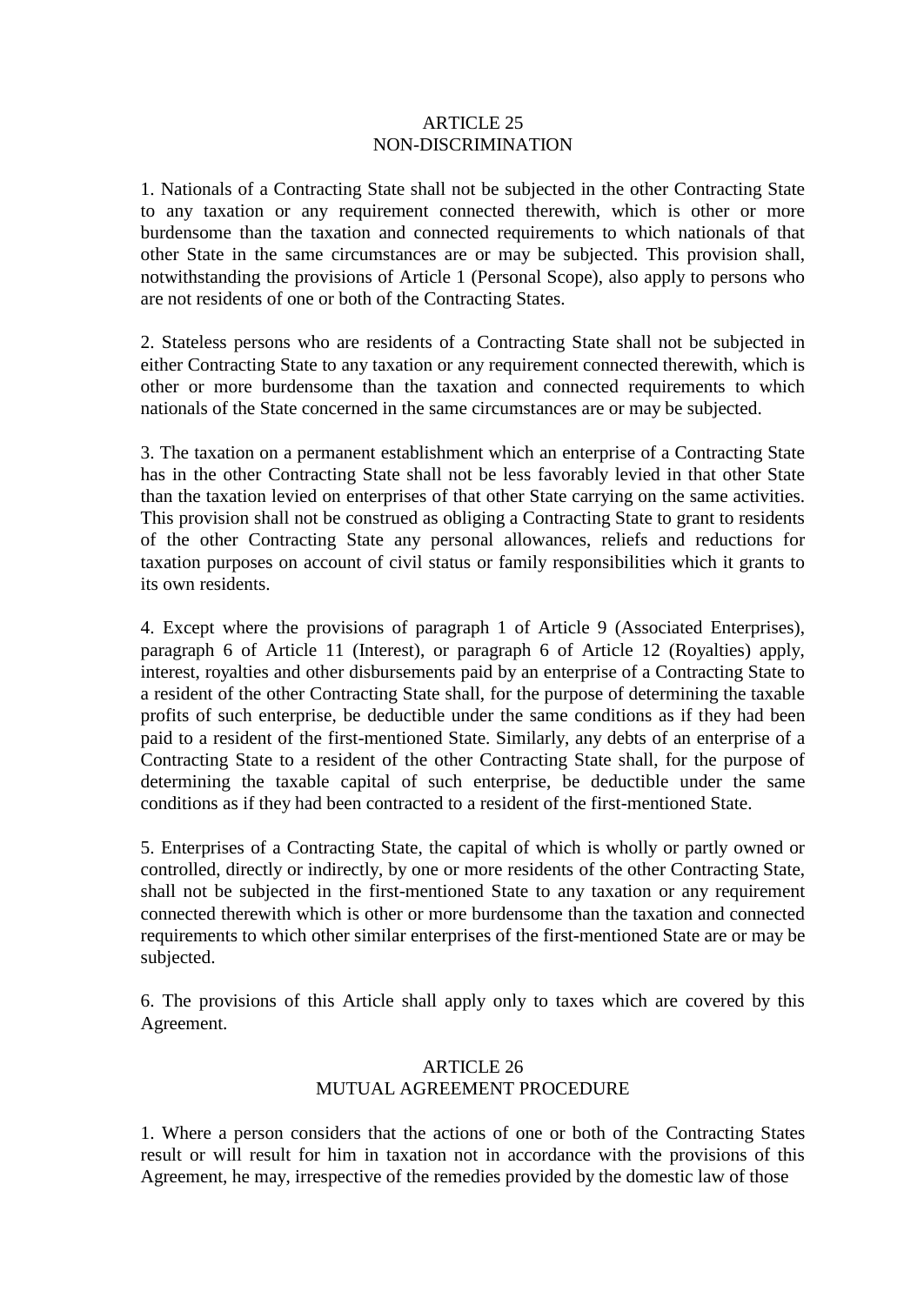States, present his case to the competent authority of the Contracting State of which he is a resident or, if his case comes under paragraph 1 of Article 25 (Non-discrimination), to that of the Contracting State of which he is a national. The case must be presented within three years from the first notification of the action resulting in taxation not in accordance with the provisions of the Agreement.

2. The competent authority shall endeavor, if the objection appears to it to be justified and if it is not itself able to arrive at a satisfactory solution, to resolve the case by mutual agreement with the competent authority of the other Contracting State, with a view to the avoidance of taxation which is not in accordance with this Agreement.

3. The competent authority of the Contracting States shall endeavor to resolve by mutual agreement any difficulties or doubts arising as to the interpretation or application of the Agreement. They may also consult together for the elimination of double taxation in cases not provided for in the Agreement.

4. The competent authorities of the Contracting States may communicate with each other directly for the purpose of reaching an agreement in the sense of the preceding paragraphs. The competent authorities, through consultations, shall develop appropriate bilateral procedures, conditions, methods and techniques for the implementation of the mutual agreement procedure provided for in this Article.

# ARTICLE 27 EXCHANGE OF INFORMATION

1. The competent authorities of the Contracting States shall exchange such information as is necessary for carrying out the provisions of this Agreement or of the domestic laws of the Contracting States concerning taxes covered by the Agreement, insofar as the taxation thereunder is not contrary to the Agreement, in particular for the prevention of fraud or evasion of such taxes. The exchange of information is not restricted by Article 1. Any information received by a Contracting State shall be treated as secret in the same manner as information obtained under the domestic laws of that State*.* However, if the information is originally regarded as secret in the transmitting State it shall be disclosed only to persons or authorities (including courts and administrative bodies) involved in the assessment or collection of, the enforcement or prosecution in respect of, or the determination of appeals in relation to, the taxes which are subject of the Agreement. Such persons or authorities shall use the information only for such purposes but may disclose the information in public court proceedings*,* or in judicial decisions.

2. In no case shall the provisions of paragraph 1 be construed so as to impose on a Contracting State the obligation:

- a) to carry out administrative measures at variance with the laws and administrative practice of that or of the other Contracting State;
- b) to supply information which is not obtainable under the laws or in the normal course of the administration of that or of the other Contracting State;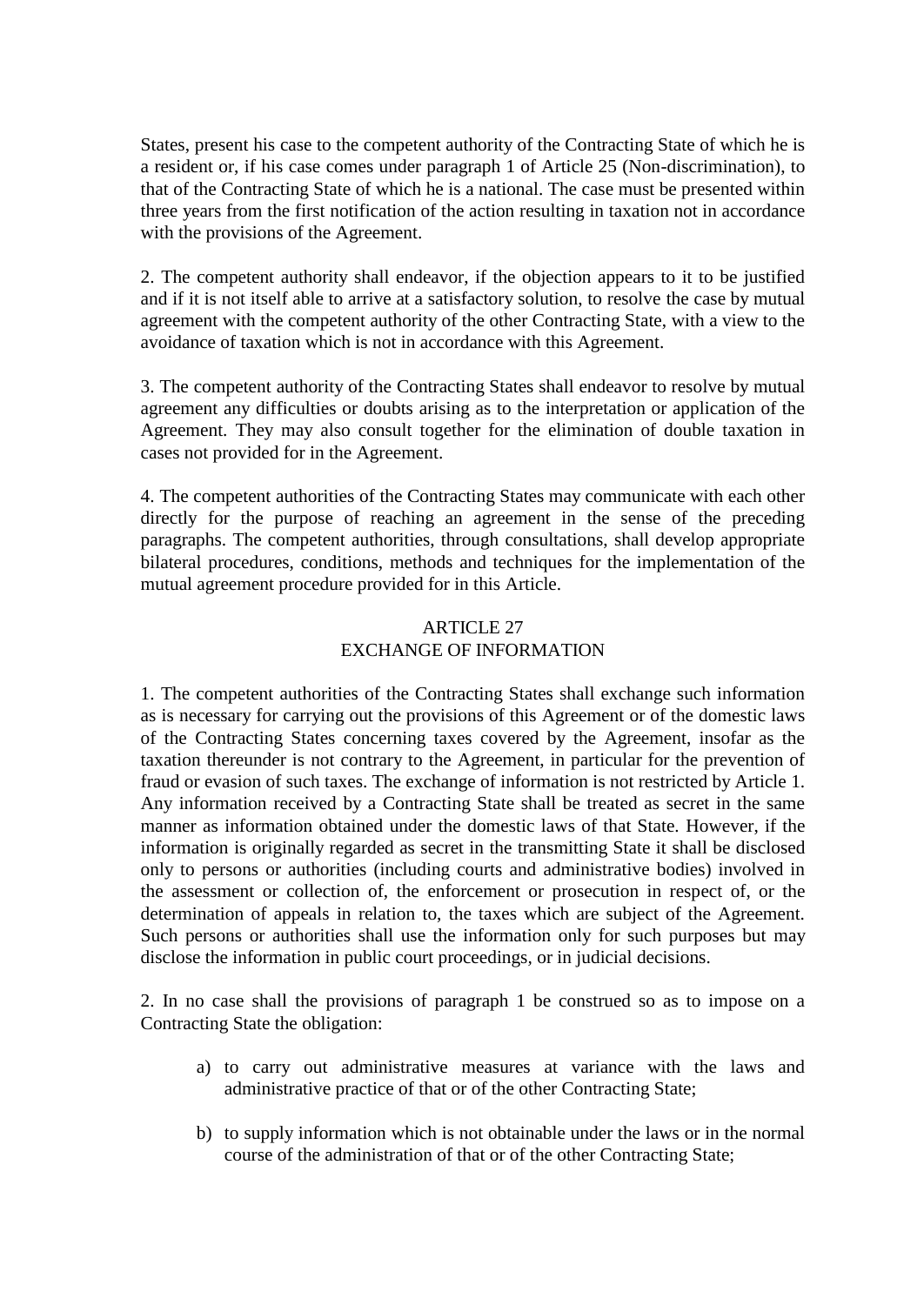c) to supply information which would disclose any trade, business, industrial, commercial, or professional secret or trade process, or information, the disclosure of which would be contrary to public policy (ordre public).

#### ARTICLE 28 ASSISTANCE IN COLLECTION

1. Each of the Contracting States shall endeavor to collect on behalf of the other Contracting State such taxes imposed by that other Contracting State as will ensure that any exemption or reduced rate of tax granted under this Agreement by that other Contracting State shall not be enjoyed by persons not entitled to such benefits. The competent authorities of the Contracting States may consult together for the purpose of giving effect to this Article.

2. In no case shall this Article be construed so as to impose upon a Contracting State the obligation to carry out administrative measure at variance with the regulations and practices of either Contracting State or which would be contrary to the first-mentioned Contracting State's sovereignty, security, or public policy.

# ARTICLE 29 DIPLOMATIC AGENTS AND CONSULAR OFFICERS

Nothing in this Agreement shall affect the fiscal privileges of diplomatic agents or consular officers under the general rules of international law or under the provisions of special agreements.

# ARTICLE 30 ENTRY INTO FORCE

1. This Agreement shall enter into force on the later of the dates on which the respective Governments may notify each other in writing that the formalities constitutionally required in their respective States have been complied with.

2. This Agreement shall have effect:

- a) in respect of tax withheld at source to income derived on or after 1 January in the year next following that in which the Agreement enters into force; and
- b) in respect of other taxes on income and on capital for taxable years beginning on or after 1 January in the year next following that in which the Agreement enters into force.

#### ARTICLE 31 **TERMINATION**

This Agreement shall remain in force until terminated by a Contracting State. Either Contracting State may terminate the Agreement, through diplomatic channels, by giving written notice of termination on or before the thirtieth day of June of any calendar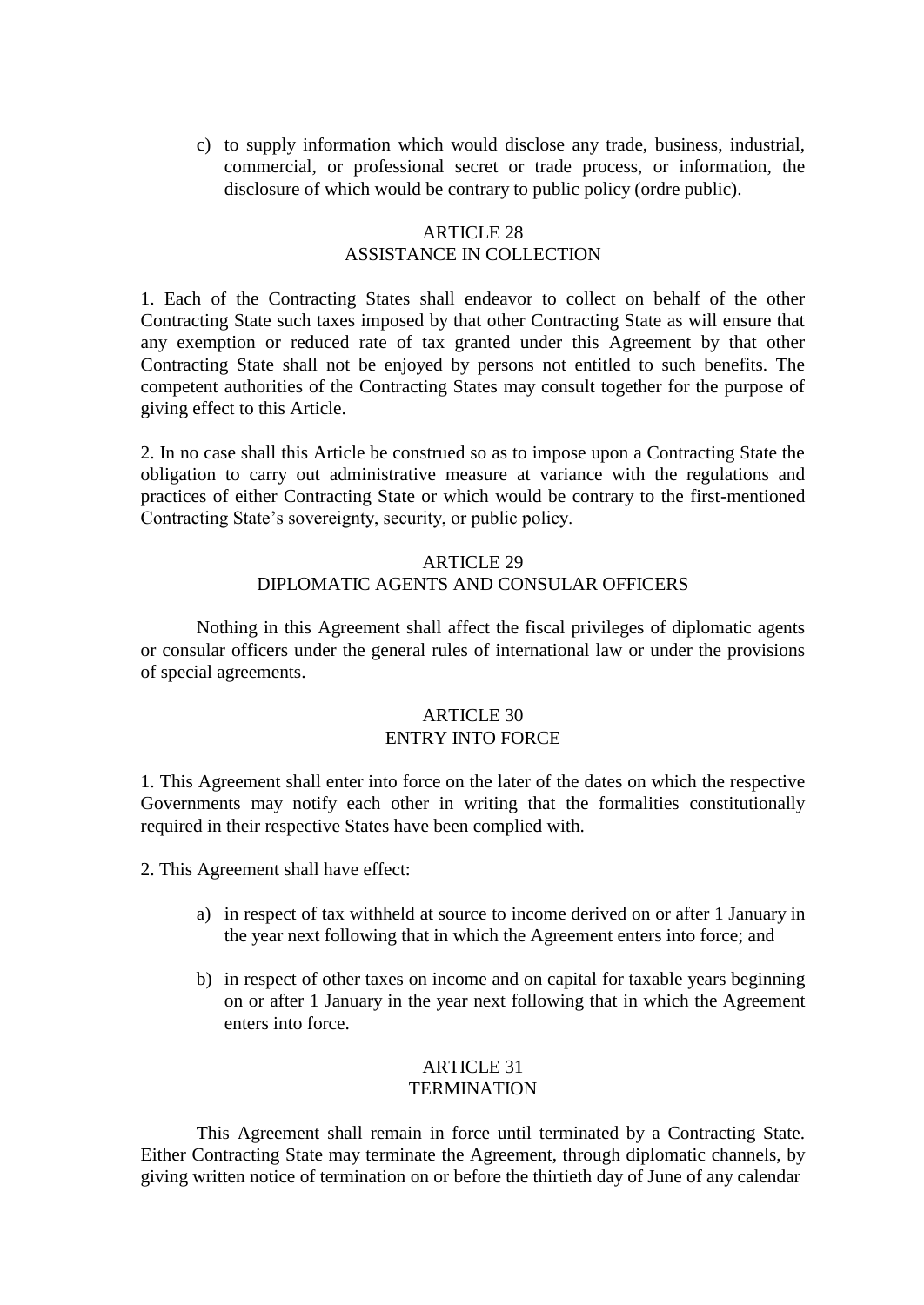year following after the period of five years from the year in which the Agreement enters into force.

In such case, the Agreement shall cease to have effect:

- a) in respect of tax withheld at source to income derived on or after 1 January in the year next following that in which the notice of termination is given;
- b) in respect of other taxes on income and on capital, for taxable years beginning on or after 1 January in the year next following that in which the notice of termination is given.

IN WITNESS WHEREOF the undersigned, duly authorized thereto*,* have signed this Agreement.

DONE at Djakarta on this 12 day of October 2005, in duplicate, in the Armenian, Indonesian and English languages, the texts being equally authentic. In case of divergence of interpretation, the English text shall prevail.